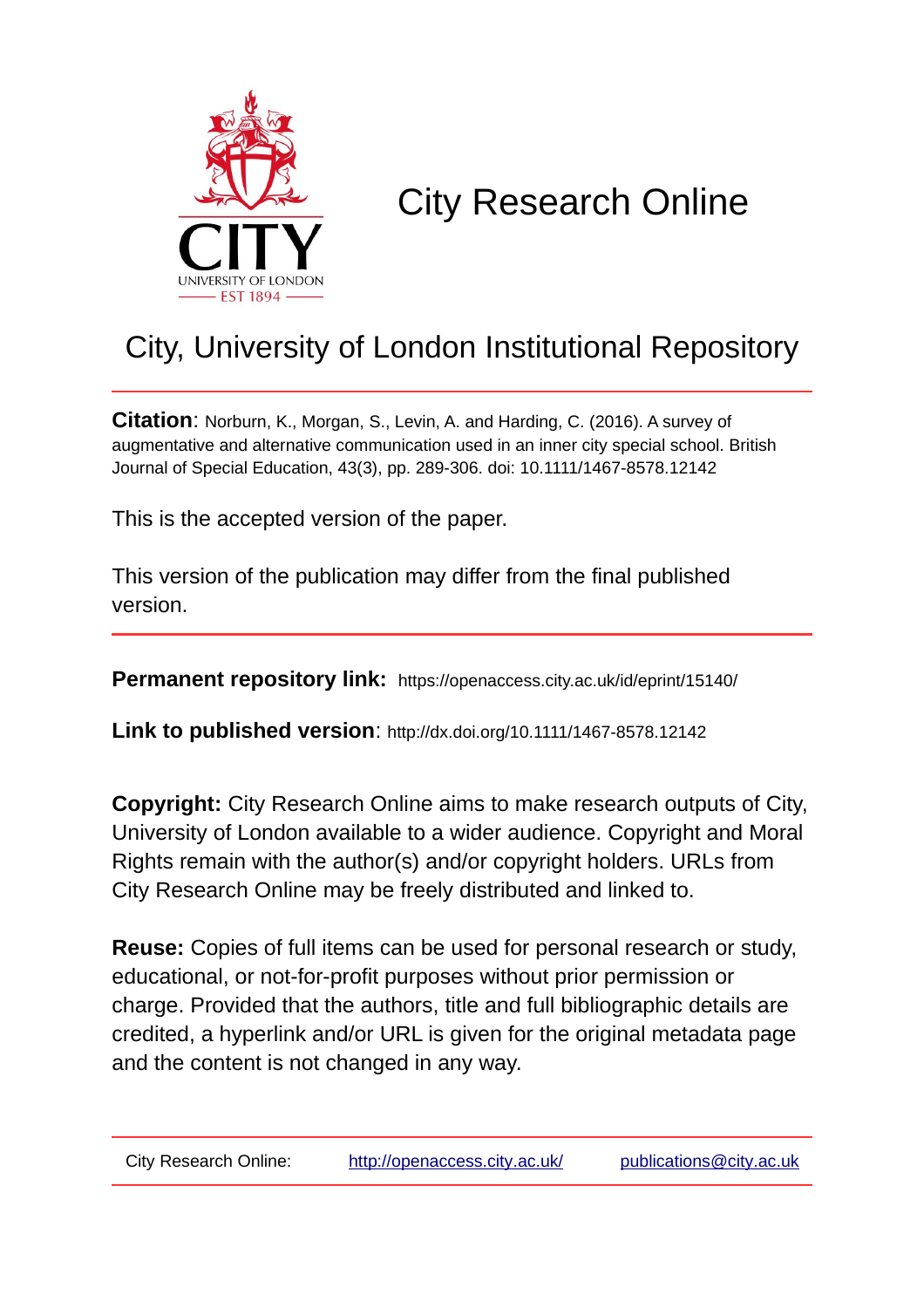#### **A survey of augmentative and alternative communication used in an inner city special school.**

#### **Abstract:**

 This study surveyed staff use of augmentative and alternative communication (AAC) within a large inner city special school for children with complex needs and learning disabilities. A questionnaire asked 72 staff members about the range of AAC strategies they typically used during the working day and how often they used it; training they had received about AAC; and which AAC approaches they found easy to use and those they found difficult. A range of AAC approaches were identified by staff. Participant confidence and understanding of the reasons for using identified AAC strategies was reported to be one of the key barriers in implementing AAC effectively. The implications in relation to how children with complex needs receive support for their receptive and expressive communication within an education environment are discussed.

## **Key words:** *learning disabilities; augmentative and alternative communication; special school provision*

#### Introduction

 Augmentative and alternative communication (AAC) is a method of supporting the receptive and expressive communication of people who have complex communication needs, including learning disabilities, to enable participation in daily life activities (Beukelman & Mirenda, 1998; 2005). Examples of AAC include use of facial expression, gestures, objects (such as Objects of Reference ; Park, 1997), Makaton signs (Walker, 1977), symbols, photographs, pictures, including the Picture Exchange Communication System approach (PECS; Bondy & Frost, 2002), touch and electronic devices such as voice output communication aids (Harding et al 2010; Binger et al, 2007). The use of visual representations of concepts / words through use of touch, objects, signs and pictures, symbols and/ or the written word provides the AAC user with concrete examples of what is being said, as opposed to the transient nature of spoken language (Rowland & Schweigert, 2000). The iconic nature of signs and symbols make fewer demands on working memory than spoken language alone (Rowland & Schweigert, 2000). More complicated AAC equipment, such as a voice output device which enables the user to produce complex utterances, are often referred to as "high tech" devices, whilst less complex approaches such as Objects of Reference (Park, 1997) are referred to as "low tech".

#### Using AAC

 AAC is used to support a wide variety of skills for people who have complex learning and communication needs (Weiss et al, 2005). Examples include providing AAC to maximise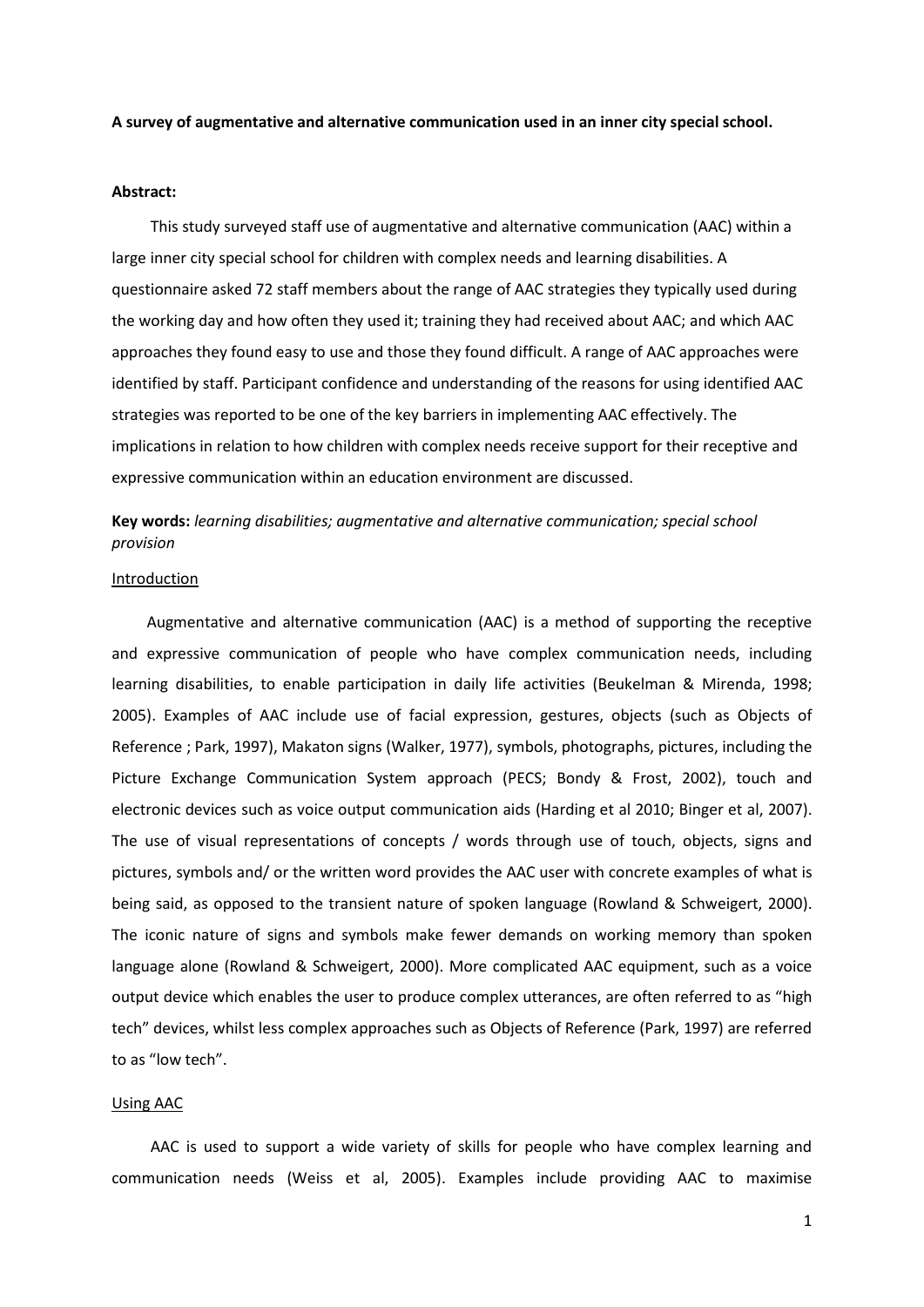communication and language development to support speech production, access literacy support and enable communication partners' opportunities to engage with those who present with a complex communication profile (Romski et al, 2015). People who use AAC may be isolated because of reduced social opportunities and are therefore at risk of reduced quality of life (Emerson et al, 2001; Goldbart & Caton, 2010; Romski & Sevcik, 2005). In contrast, some studies report that using AAC can reduce the frustration experienced by individuals with communication impairments, thus reducing or preventing behaviours that result from such frustration (Bondy & Frost, 2002).

 Parents of children with complex communication needs who require AAC may fear that using a different method of communication may prevent any chance of spoken language developing (Romski & Sevcik, 2005). In addition, AAC users are dependent on others being aware of and using the recommended method of AAC (Enderby et al, 2013; Harding, 2014; McCarthy and Light, 2005). Children who have profound and multiple learning disabilities (PMLD) tend to be pre-verbal communicators and require considerable help and support from carers in accessing communication opportunities in their environment and in the interpretation of their non - verbal communication (Brooks & Metlzoff, 2005; Downing,2005; Harding, 2014; Harding et al 2010; Ware, 2004). Children who have PMLD are likely to have additional physical, visual and auditory difficulties which may present further challenges with the adaptation of AAC equipment (Millar et al, 2006; Rowland & Schweigert 2000). Children with increased cognitive abilities may use more complex voice output communication aids (VOCAs) enabling them to express their views, respond to others and participate in conversations (Beukelman & Mirenda, 2005). However, despite having a greater range of functions, these children still experience barriers with using their preferred AAC system as communication partners may feel unsure and unskilled as to how they should respond (Baxter et al, 2012; Siu et al, 2010; Tam et al, 2003; Weiss et al, 2005).

#### Engaging with others to use AAC

 For AAC to support the language needs of people with complex communication difficulties, communication partners need training (Blackstone & Berg, 2003; Thompson et al, 2004; Trief, 2007). Limited access to training can inhibit successful use of an AAC system and may lead to the augmentative and alternative system selected being abandoned (Martin & Alborz, 2014; Siu et al, 2010; Tam et al, 2003; Weiss et al, 2005). A disadvantage with providing training is that practitioners such as speech and language therapists (SLTs) who are typically the key professionals who might implement communication strategies feel uncertain of their role when developing the use of AAC with people who have complex communication difficulties (Tam et al, 2013; Siu et al, 2010). In one study, 72% of SLTs stated that they were not satisfied with the undergraduate AAC training they had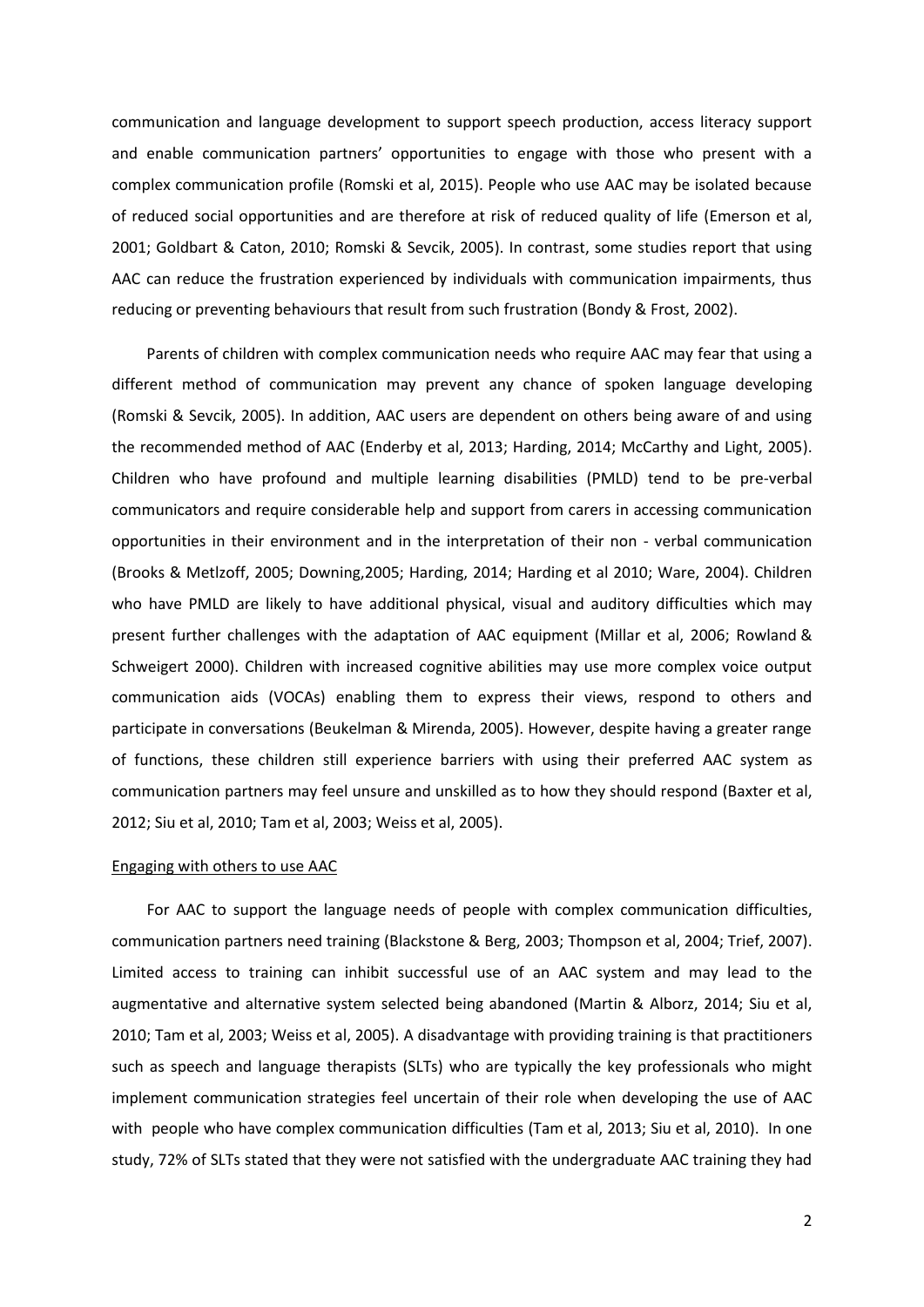experienced. This reduced knowledge possibly led to fewer clients being offered specific programmes of intervention involving AAC (Siu et al, 2010). This lack of confidence is likely to lead to communication partners remaining unconvinced by a particular method of AAC recommended. Understanding the rationale for using AAC, and being supported to consider the benefits through functional use can influence how often an AAC system is used (Romski & Sevcik, 2005). Staff who support AAC users acknowledge the importance of AAC and the person's environment, but some find it difficult to adapt their spoken language to provide additional support, thereby reducing the effectiveness of the system selected (Healy & Noonan Walsh, 2007). This could be problematic, as this means that the AAC system in use is at risk of being abandoned (Blackstone and Berg, 2003). In addition, lack of time dedicated to assessing a child's communication needs adequately can impact on effective longer term use of AAC (Ayres et al, 1994; Hetzroni, 2003). Sustained and positive AAC use facilitated by experienced AAC users tends to lead to more positive outcomes (Enderby et al 2013).

#### Purpose of the study

 This study aimed to evaluate AAC use in a large primary and secondary school provision for children with complex needs. The age range of children supported ranged from 2 years 9 months to 19 years of age. A questionnaire was used to gather information about which forms of AAC were most frequently used, and which were more challenging to use. It was anticipated that using the information gained about the range of AAC in use may help guide discussion about training needs for staff as well as developing more effective use of AAC that supports both communication and curriculum access for pupils in the school.

#### **METHODOLOGY**

#### *DESIGN*

 A questionnaire was used to collect information about the range of AAC used by school staff during the school day. The study protocol was approved by the City University London ethics committee. Written staff consent was obtained prior to data collection.

#### *PARTICIPANTS*

 The participants were teaching and support staff from an inner city school for children aged from 2 years, 9 months to 19 years with complex learning disabilities, emotional, behavioural and/or communication difficulties. Approximately 261 members of staff work at the school (including those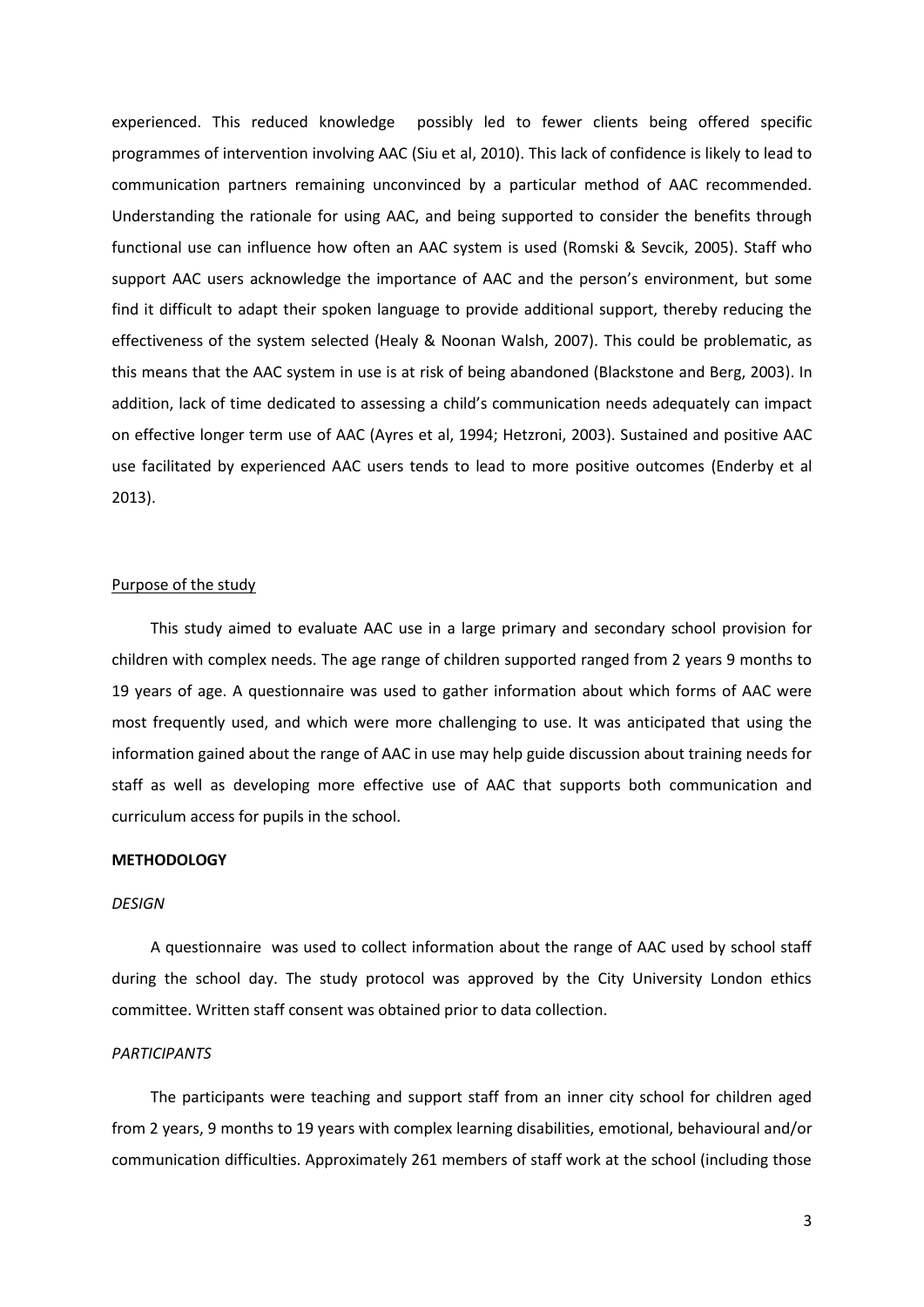employed by the school, NHS employees, volunteers, business and administration personnel and site team). Out of this, approximately 180 people had direct contact with children, all of whom were invited to participate in the study.

#### *PROCEDURE*

 The research project was introduced to school staff at staff meetings at the beginning of a school term. The investigator developed slides to be included on the school intranet and electronic display boards within the school. Sessions were made available for all staff to have the opportunity to discuss the project further before undertaking completion of the questionnaire. They were informed, both verbally, and in the Information Sheet that they could voluntary withdraw at any time, both before starting the questionnaire, or if they had already completed the questionnaire. They were advised that their data would be excluded from the final analysis if they withdrew after completion. If staff expressed an interest, they were given a period of 48 hours to consent to participating in the project. To reduce the risk of coercion, potential participants were invited to freely approach the researcher at set times during the school day to request participation in the project. Participants were excluded if they were taking part in other research about AAC.

#### *DEVELOPING THE QUESTIONNAIRE*

 A questionnaire was devised for the purpose of this study. The questions had been formulated following discussion and informal evaluation in a Special Interest Group for Speech and Language Therapists who work with children who use AAC.

 A total of thirteen questions were developed and included four sections: current use of AAC; training received on AAC; experience and attitude of ease of use of AAC, i.e. the type of AAC used with students; understanding of the purpose of AAC, i.e. why it is being recommended.

#### **RESULTS**

#### *WORKPLACE DETAILS*

 A total of 180 staff were sent the questionnaire and 72 responded. Some staff (40% ; *n* = 29) had worked with children with learning disabilities for seven years or more, with 25% (*n* = 18) having worked in such a setting for 3 to 5 years, and 28% (*n* = 20) having worked for 1 to 3 years. Only 7% (*n =* 5) of participants had worked with children for a year or less (Table 1). Staff worked with a wide range of children and young people, with 56% (*n* = 41) working with children with PMLD, 51% (*n* = 37) with children who had a Severe Learning Disability (SLD), 43% (*n* = 31) with children with a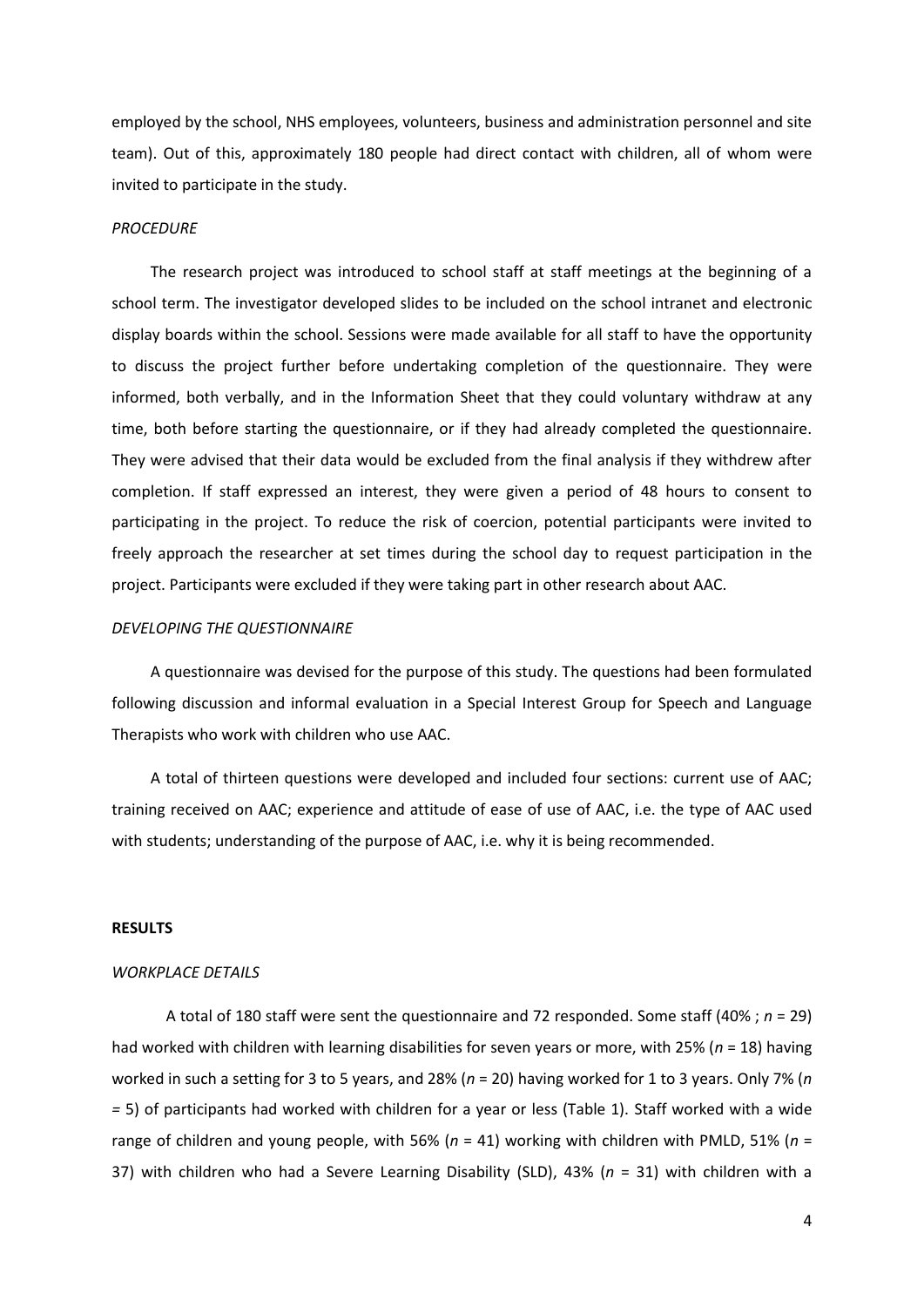Moderate Learning Disability (MLD) and 56% (*n* = 40) worked with children who had difficulties within the autistic spectrum (Figure 1)

#### *Put Table 1 about here*

#### *Put Figure 1 about here*

 A number of participants, (41% ; *n* = 30) worked in the middle school, where students typically were aged between 8 - 14 years. A smaller number, 26% (*n* = 19) supported students in the lower part of the school, where the age range of students typically fell between 2 years , 9 months and 8 years. Only 5 responses were received from the upper part of the school, (7%). All other participants, 25% (*n* = 18) worked across the whole school.

#### *Put Figure 2 about here*

 Many participants, 51% (*n* = 37) were Teaching Assistants (TAs), followed by Class Teachers, 21% (*n* = 15). Higher Level Teaching Assistants (HLTAs), non-class based teachers and the Senior Leadership Team made up 5.5% (*n* = 4) each. The Multi-Agency Support Team (MAST), which includes Occupational Therapists, Physiotherapists, SLTs and Therapy Assistants were 11% of the participant total (see Figure 2).

#### *TRAINING*

 In relation to training for AAC, 44% (*n* = 32) of participants reported that they had received training in the use of Makaton (Walker, 1977) in some form, and 33% (*n* = 24) stated that they had received training to use Picture Exchange Communication System symbols (PECS; Frost & Bondy, 2002). Five participants (7%) reported access to training in the use of a voice output communication aid (VOCA). Other relevant training listed by 14% of participants included general training on AAC in school, such as through the SLTs in class or during their induction to the school. All staff had received some basic form of training about AAC, usually associated with managing a specific child's communication needs.

 Participants were asked how they preferred to receive training relating to AAC. The majority of participants, 60% (*n* = 43) reported that they would like training to happen in class, or in workshops within the school (Table 2).

#### **Put Table 2 about here**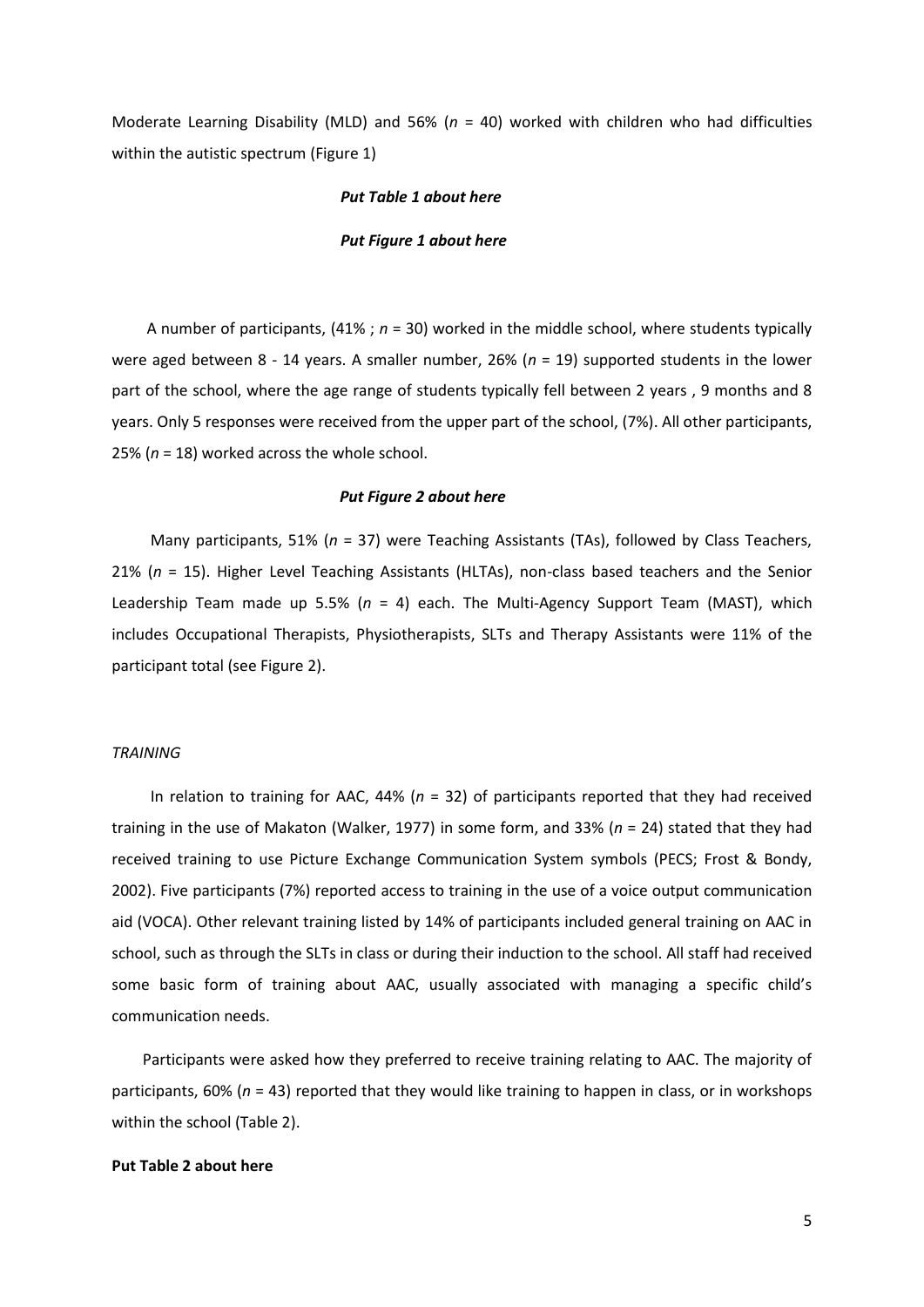#### *USE OF AAC*

 Table 3 illustrates the range of AAC used by staff. Makaton signing (Walker, 1977) was reported to be the most frequently used mode of AAC across the whole school, with 99% (*n* = 71) of participants using Makaton (Walker, 1977) at some point in their daily routine. Only one participant reported not using any form of AAC in their daily routine. Natural gesture was used by 60% of participants (*n* = 43). High and low tech VOCAs were used the least, with 89% (*n* = 64) reporting that they did not use any electronic devices at all. Those that did use VOCAs did not give examples as to how they implemented them into daily communication.

#### **Put Table 3 about here**

#### **Put Table 4 about here**

 The most frequent specific activities that participants used AAC for were *Direct Teaching*, and *Supporting Transitions* (Table 4). For example, within *Supporting Transitions*, responses included using the PECS (Frost & Bondy, 2002) approach to aid transition, for example in a 'Now and Next board', or to show routine.

#### *REASONS FOR NOT USING AAC*

 The majority of participants reported using some form of AAC periodically during their daily routine. On occasion, AAC was reportedly not used due to the perceived difficulty of implementation. Figure 3 illustrates the AAC forms that participants reported as the most difficult to use consistently. Overall, participants found Natural Gesture the least difficult (5.5%, *n* = 4), and PECS (Frost & Bondy, 2004) (31%, *n* = 22) and High Tech VOCAs (29%, *n* = 21) the most difficult.

#### **Put Figure 3 about here**

 Participants were asked to list why they found some forms of AAC difficult to use consistently. The themes are identified in Table 5:

#### - **Put Table 5 about here -**

#### *UNDERSTANDING OF AAC*

 The majority of staff (78%, *n* = 56) made some acknowledgement that AAC can help people with a learning disability. A total of 36% (*n* = 26) commented that AAC could help users to 'understand' everyday instructions and routines. A higher number, 56% (*n* = 40) commented that AAC was important to help individuals 'express' themselves in some way, and therefore help to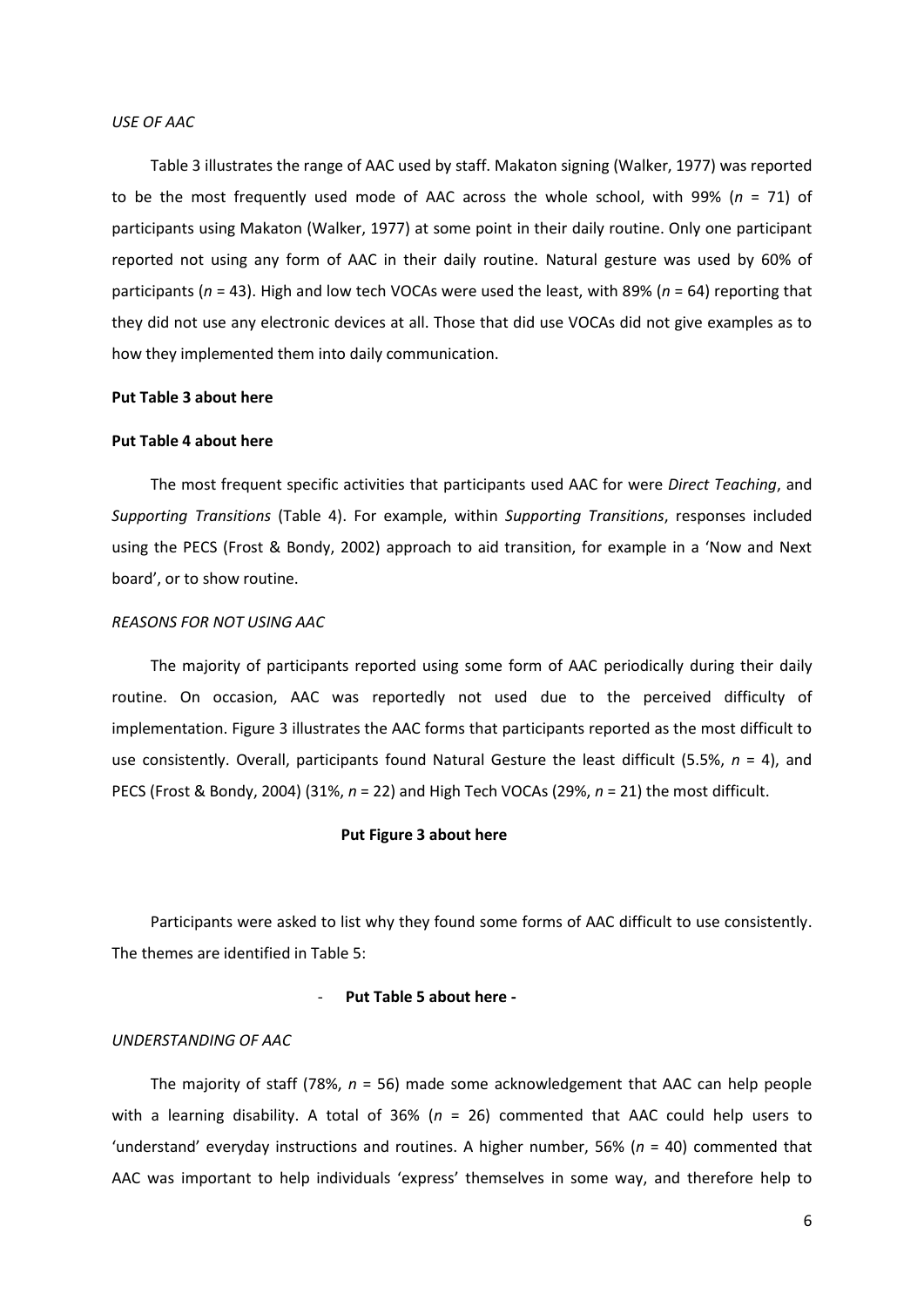reduce stress and anxiety (11%; *n* = 8). Overall, participant lack of confidence and understanding the reason for using the identified AAC strategy was reported to be one of the key barriers in implementing AAC effectively.

 It was recognised that AAC could help children participate more. This was noted both through the child having access to activities that they could enjoy, and through their communication partners gaining a greater insight into their thought processes. Individuality was commented upon, in that AAC was beneficial in utilising the individual's strengths. Independence was another key theme, whereby participants acknowledged that AAC enabled people with LD to access opportunities with less support and to engage in community work. Academic achievement was also listed as a benefit of AAC. A number of participants discussed how AAC was used in therapy sessions (Speech and Language Therapy (SLT) and Occupational Therapy (OT)). There was no mention of AAC use and parents. Peer interaction was cited as a reason for using AAC by three participants.

#### **DISCUSSION**

 The purpose of this study was to evaluate AAC use across a wide age range in a special school provision for children and young people with learning disabilities. The range of children and young people the staff support in this school is wide, from those with PMLD (57 %; n = 41), to those who have moderate learning disabilities (43%; n = 31). This indicates that there is a considerable range of needs, and staff have to use a range of AAC techniques with students. This is discussed in the literature, which suggests that people who use AAC are highly dependent on those who work with them when accessing social or learning situations (Brooks & Metlzoff, 20005; Dalton & Sweeny, 2011; Ware, 2004). Participants in this study commented that they used AAC during the school day for a range of reasons, including enabling pupils to express their needs and wants (e.g. using PECS; Frost & Bondy, 2002), supporting a child's understanding of spoken language (e.g. using natural gesture and Makaton signs; Walker, 1977), and in social contexts (using a "low-tech" VOCA switch to greet peers in the morning). However, a number of issues related to using AAC within a school setting were identified in this study.

#### *USE OF AAC IN SCHOOL*

 A total of sixty nine participants reported that they used some form of AAC on a regular basis. This is positive to note, as all the pupils at the school had varying levels of learning disability and would benefit from expressive and receptive language support (Mirenda & Mathy-Laikko, 1989). However, the results from the questionnaires suggested that there was inconsistency in the use of AAC across the school. Staff found using PECS (Frost & Bondy, 2002), basic voice output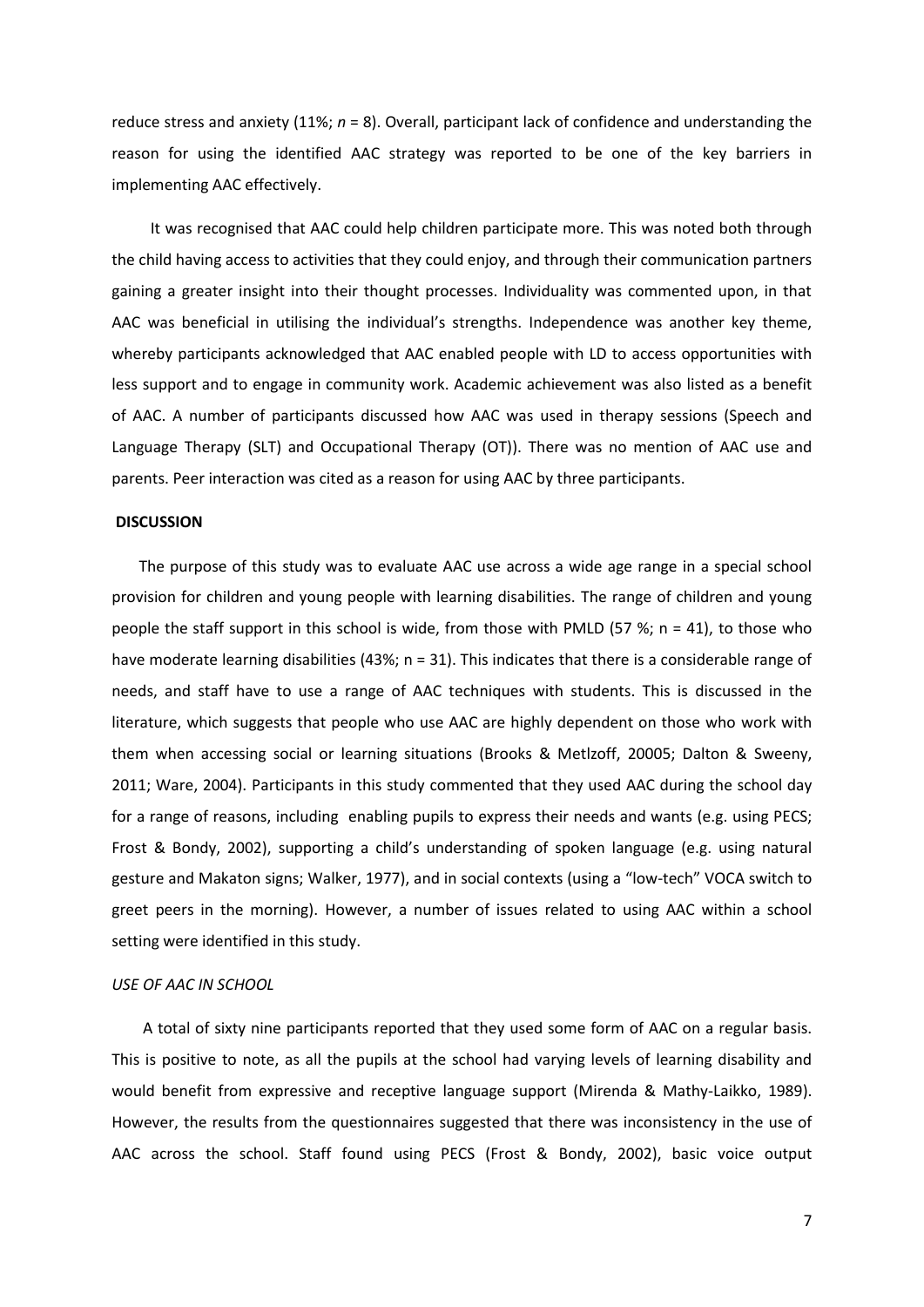communication devices and more "high tech" communication devices the most difficult forms of AAC to use, and that natural gestures and photographs were the easiest (Figure 3). The issues with less frequent use of certain AAC systems could be due to lack of access to resources, on the part of the supporting adults, as well as insufficient priority being given to the implementation of such a system. One participant, for example, stated that Objects of Reference (Park, 1997) was not a strategy consistently used;

#### *"…..because they have not been set up properly across the school"* - Teaching Assistant

This reflects the findings of Ayres et al (1994) and Hetzroni (2003), where teachers reported inconsistent introduction of AAC strategies within a school. Some AAC systems are time-consuming to set up and maintain, and sufficient opportunities to prepare and plan for their implementation are crucial (Romski & Sevcik. 2005). An important element in this is regular access to experts on AAC, and opportunities to plan together with such an expert, such as a specialist SLT (Dalton & Sweeney, 2011). Other studies have highlighted that ongoing training to support AAC use and maintain a system is an area of need (Enderby et al 2013; Siu et al, 2010; Tam et al, 2003; Weiss et al, 2005).

 The most common response regarding the purpose of AAC for children in the school was to ensure they had communication opportunities, e.g. *"By giving appropriate support according to the needs of each individual learner... they can have a functional communication system to express themselves; make their needs known; and share enjoyment and emotions with others", (Teacher).*

 However, responses relating to the consistency of use of AAC strategies indicate that such supports are not used as commonly as might be necessary, as 39% of participants reported that they use at least one form of AAC either 'not much' , 'a little' or 'some of the time' . Some participants stated that they rarely or occasionally used PECS (Frost & Bondy, 2002) with their students, and this may suggest that it is only used with particular types of communication difficulties, rather than embedded in the curriculum for all children.

 Considering that 57% of participants supported students with PMLD and 56% supported students with autism, two of the populations most likely to need an AAC (Mirenda and Mathy-Laikko, 1989), one would expect there to be a higher incidence of children using AAC to express themselves. This frequency of use has significant implications on the children who are dependent on those around them to interpret their communication attempts (Ware, 2004). Participants cited reasons they found certain AAC strategies difficult, which included a lack of access to adequate resources, training and insufficient staffing available. Hetzroni (2003) studied the impact of a school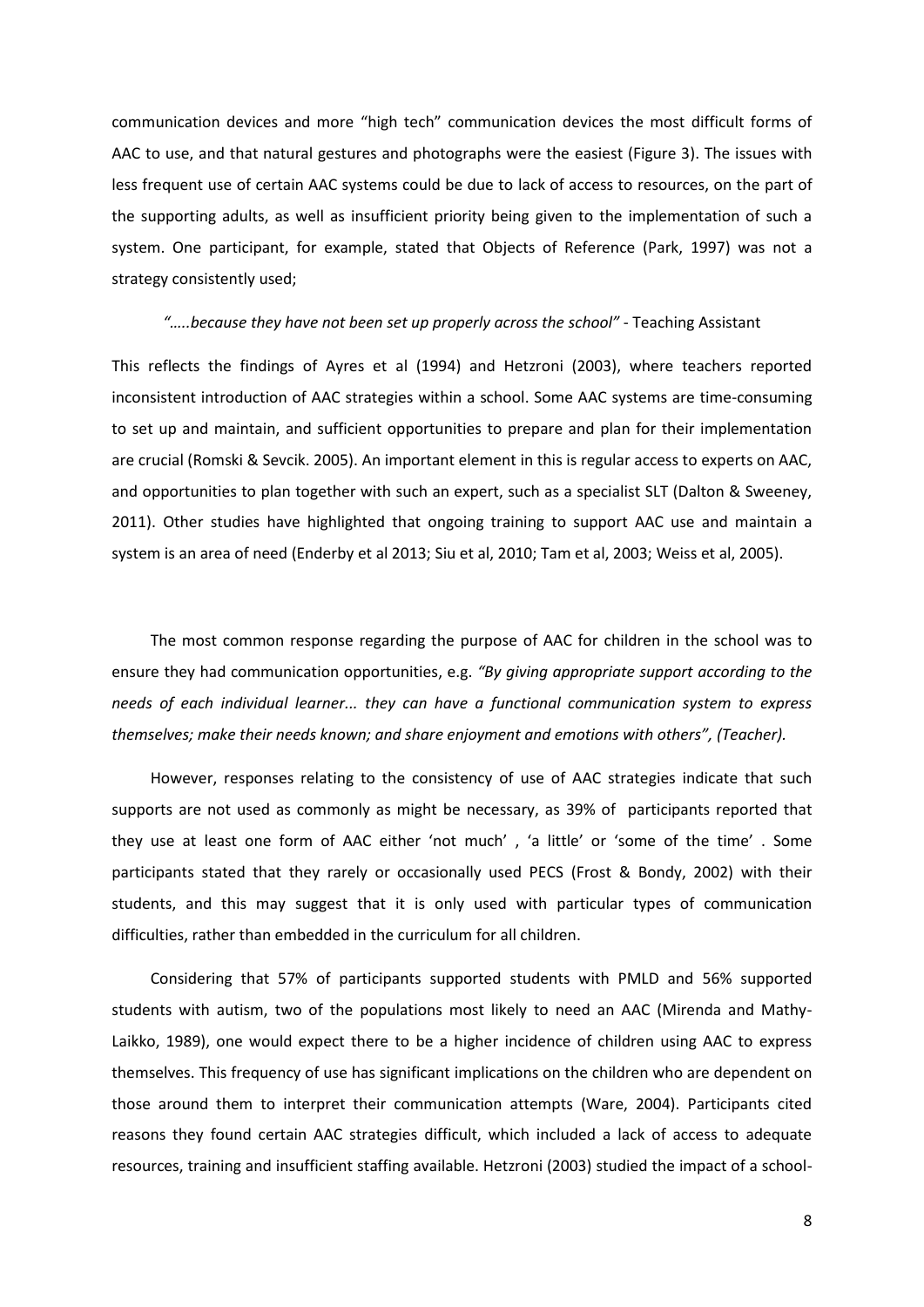wide training programme, where the entire school staff learned how to use AAC. The study resulted in increased communication attempts by the children with a corresponding reduction in challenging behaviours. However, Hetzroni et al (2003) also found that there were inconsistencies in use and understanding of AAC across the school, and suggested that a whole school approach to AAC may be beneficial. Seven participants discussed the adult not having easy access to the resources, for example, having the Object of Reference (Park, 1997) to hand, or having access to the most appropriate photo. For AAC to be effective it needs to be part of the everyday communication environment (Lindsay et al, 2012; Thompson et al, 2004; Trief, 2007). Romski & Sevcik (2005) argued that AAC should be integrated into a curriculum, thus reducing the risk of communicatively impaired children being social isolated.

 Other responses showed that participants had personal opinions on the necessity and appropriateness of the strategy being used. For example, one participant stated about using Objects of Reference (Park, 1997); *"I think it is about having them 'on you' at all times so you don't waste time locating them". (*Teaching Assistant).

 This emphasizes that although staff often were aware of the relevant strategies, insufficient importance had been placed on the need to have them available all the time. Another participant commented that "high-tech" devices were not used frequently because the approach felt impersonal; *"I also tend to use approaches that facilitate a more human connection and come 'from me'". (*Senior Leadership Team)*.* 

 This suggests that regular training about the rationale behind certain AAC systems is needed to enable consistent use. It would be beneficial for a whole-school communication policy, which would give sufficient priority to protecting the communication rights of the individuals within the school.

#### *TRAINING AND UNDERSTANDING THE USE OF AAC*

 The majority of participants acknowledged that AAC was useful in some form to their students. However, there was a disparity between some people's awareness of the purpose of AAC, and the usefulness with a range of students. For example, it was stated by some participants that; *"I do not use AAC- my students have ASD (autistic spectrum disorder)".* This assumption that AAC was only for students with PMLD, and not for students with autism could be construed as a lack of clarity by those delivering training.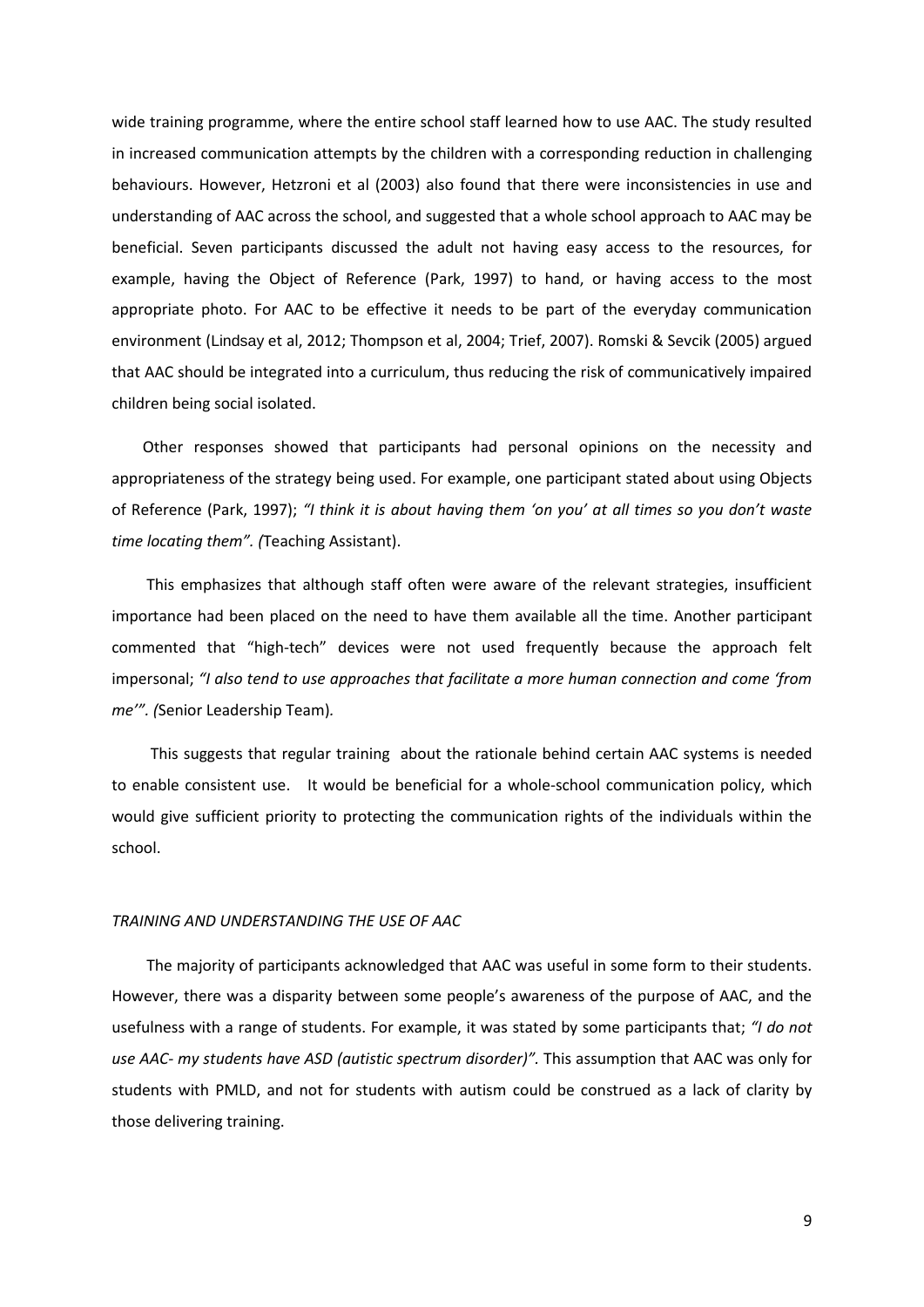Some responses suggested a lack of awareness of the ambiguous, transient nature of spoken language, instead stating that symbols and pictures were not as clear as words, despite previously discussing the communication limitations of their students. Participants frequently commented on a lack of confidence in their understanding of AAC, and reflected this in the amount of training they had received. For example, 99% of participants reported using Makaton signs (Walker, 1977) at some point in their daily practice, whereas only 44.4% said they had received training on it. Subsequent comments on the difficulties in consistently using Makaton (Walker, 1977) included:

#### *"I have to remember the sign"* - Teacher

#### *"I've not had proper training for it and finding new words to sign [is] difficult"* – Teaching Assistant

AAC users are dependent on those around them being sufficiently skilled to interpret their communication (Brooks & Meltzoff, 2005; Enderby et al, 2013; McCarthy & Light, 2005). Therefore adequate, regular training is important, not just for communication partners, but also for professionals who are working with children who have complex needs (Light & Drager, 2007).

#### *ASSESSMENT AND GOAL SETTING*

 Two of the cited reasons for not using AAC in one form or another were the perceived level of need; either the students were perceived to be too able or not able enough to access the identified form of communication. Assessment of the child's language and communication, along with an awareness of the person's functional communication in everyday contexts, is important when identifying the most appropriate form of AAC (Harding et al 2010; Layton & Savino, 1990). In a report by Dalton and Sweeney (2011), only 20% of support staff reported being directly involved in the assessment procedure. If support staff are not included in the assessment process, there is a risk that some subtle communication attempts may go unnoticed, and communication could become predominantly directive. Once meaningful goals are set, the involvement of families and significant others is crucial as this approach is about providing appropriate support to enable a person to achieve their goals (McCarthy & Light, 2005; Enderby et al, 2013).

#### *BRIDGING THE GAP*

 A repetitive theme was the discrepancy between using AAC strategies while not fully understanding the purpose of how AAC supported communication. Participants stated that AAC 'gave a voice' to those with communication impairments but, at the same time, barriers tended to be due to low confidence and knowledge; limited resources available; insufficient training; and personal preferences / opinions of the usefulness of the strategy.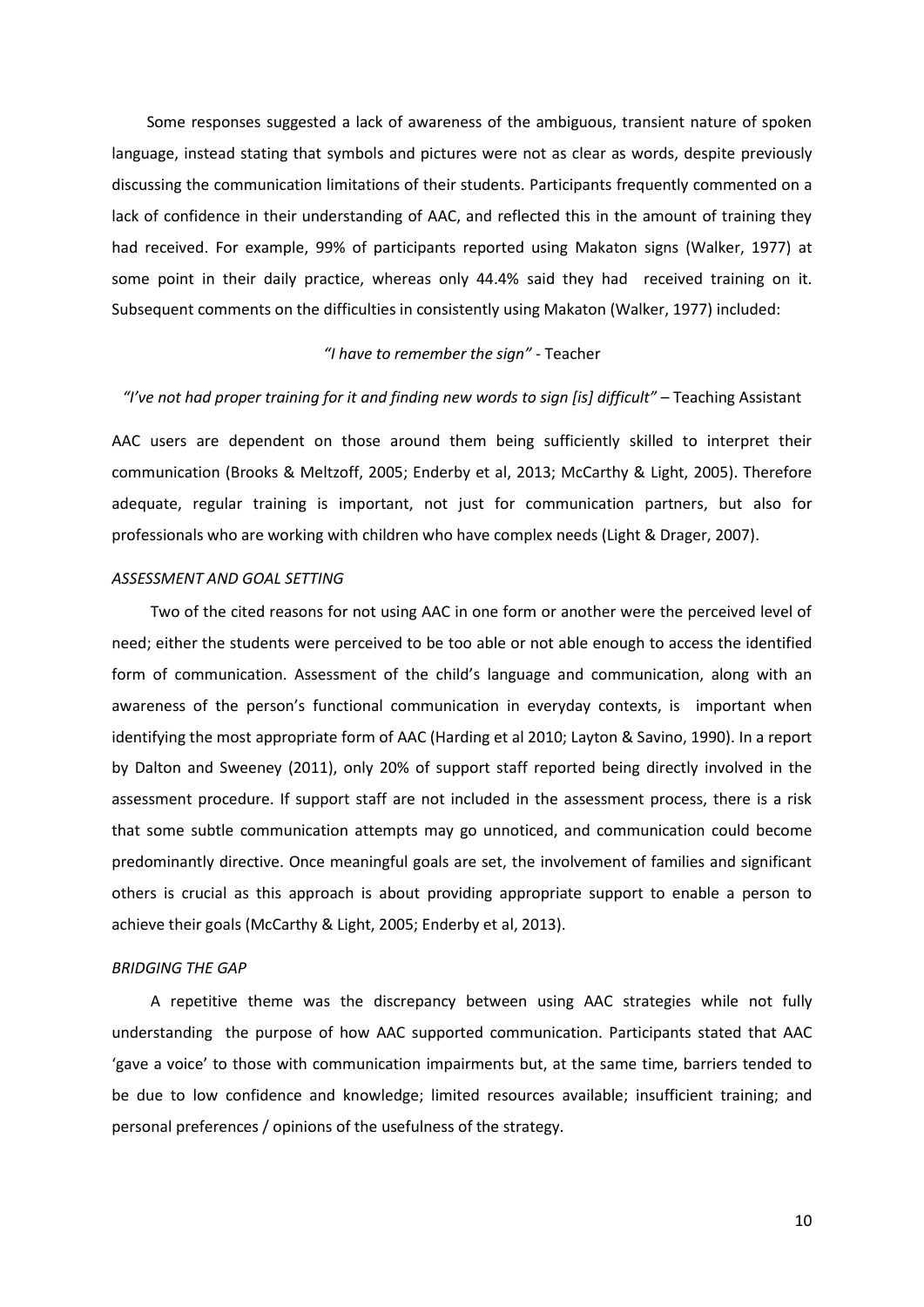This study raises further questions about AAC that would benefit from further research. Training is frequently mentioned, but it is not clear from the examples given what form it should take. One question that merits further discussion is how whole school approaches benefit those students who have individualised AAC programmes. Introducing AAC, particularly with people with more complex learning needs does not seem to have specific methodologies or criteria for implementation or ongoing use. Very few studies focus on the steps needed to implement, then support, the use of an AAC system. More consideration perhaps needs to be given to thinking about appropriate communication styles when using AAC such as simplification of spoken language. Staff used AAC in a range of settings (Table 4), but it may be useful in further studies to consider how the AAC strategies are used, and to ask staff in more detail about the difficulties experienced in using the targeted AAC (Table 5). Some AAC strategies appear to be easier to use than others (Table 5), and whilst they may support an individual's communication needs, there are issues with the user being able to access materials independently (Harding et al, 2010). It appeared that seven different types of AAC were used in the education setting the participants worked in (Table 5). It may be useful for future research to consider the efficacy and the impact of multi-modal AAC environments on the communicative competence of the users and those who facilitate usage of the target AAC method, as well as the barriers that prevent use.

#### **CONCLUSION**

 This paper set out to explore the successes and challenges of implementing a range of AAC methods within one school. The findings of this study correspond with those of other studies (Dalton & Sweeney, 2011; DeSimone & Cascella, 2005; Hetzroni, 2003) in that the use of AAC is widely understood by supportive adults to facilitate communication, but is hindered in its consistent use by the lack of staff confidence and priority placed on it within schools. The reported lack of training and inadequacy of understanding of AAC supports is supported in the literature by other studies that have surveyed AAC (Baxter et al, 2012; Light & Drager, 2007; Martin & Alborz, 2014; Siu et al, 2010; Tam et al, 2003; Weiss et al, 2005). A child centred approach should be implemented with AAC, where all communication partners (including school-staff, family members and peers) are considered, thus maintaining the communication rights of the communicatively impaired individual. The link between a collaborative assessment and goal setting process between all communication partners and the potential benefits on the communicatively impaired individual is an area for further exploration (Light & Drager, 2007). Additionally, balancing opportunities for spontaneous AAC use, along with ensuring sufficient access for the children, would be another important area for research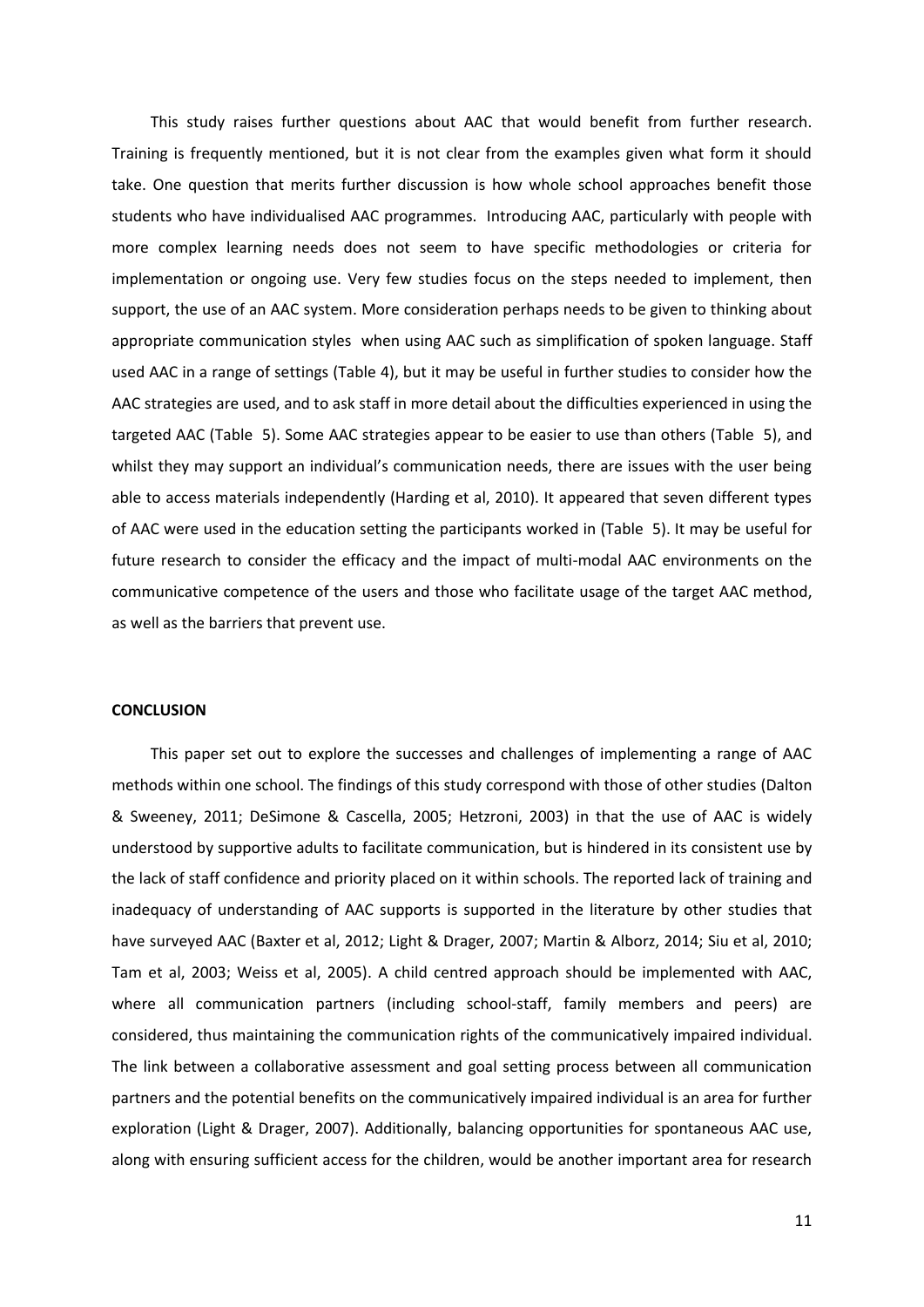(Millar et al, 2006). An area highlighted within this study was the access to training for communication partners. Research into the link between pre - and post - training confidence levels and frequency of AAC use, further analysis of how AAC is facilitated, and barriers to implementing training would be beneficial in contributing to the evidence base. It would also be helpful to explore further the differences within and between the different staff groups working in special schools and the effectiveness of whole school policies for AAC implementation.

#### **REFERENCES:**

Baxter S., Enderby P., Evans P., Judge S. (2012). Barriers and facilitation for high tech AAC devices: a systematic review and qualkitative synthesis. International Journal of Language and Communication Disorders, 47(2), pp 115 - 129Beukelman, D., & Mirenda, P. (1998). Augmentative and alternative communication: management of severe communication disorders in children and adults. Baltimore, MD: Paul H. Brookes Publishing Co

Beukelman, D. & Mirenda, P. (2005) Augmentative and Alternative Communication: Supporting Children and Adults with Complex Communication Needs.  $3^{rd}$  edn). Baltimore, MD: Paul H. Brookes

Binger, C., Light, J. & Drager, K. D. (2007) 'Demographics of preschoolers who require augmentative and alternative communication.' *Language, Speech, and Hearing Services in Schools, 37, pp. 200–8*

Blackstone and Berg (2003) Blackstone, S. W. & Berg, M. H. (2003). Social networks: A communication inventory for individuals with complex communication needs and their communication partners. Monterey, CA: Augmentative Communication Inc.

Bondy, A. & Frost, L. (1994) 'The picture exchange communication system.' *Focus on Autistic Behaviour, 9, pp. 1–19*

Brooks, R. & Metlzoff, A. N. (2005) 'The development of gaze following and its relation to language.' *Developmental Science, 8 (6), p. 535*

Dalton, C. and Sweeney, J. (2011), Communication supports in residential services for people with an intellectual disability. *British Journal of Learning Disabilities, 41: 22–30*

DeSimone, E. A., & Cascella, P. W. (2005). Communication quality indicators: A survey of Connecticut group home managers. *Journal of Developmental and Physical Disabilities*, *17*(1), 1-17.

Downing, J. (2005). Inclusive education for high school students with severe intellectual disabilities: Supporting communication. *Augmentative and Alternative Communication, 21, 132–148*

Enderby, P., Judge, S., Creer, S., John, A., (2013). *Examining the need for, and provision of, AAC in the United Kingdom.* In Beyond the Anecdote Examining the need for, and provision of, AAC in the United Kingdom; White Rose University Consortium (May 2013), pp. 1-168

Frost, L., & Bondy, A. (2002). *The Picture Exchange Communication System training manual*, 2nd ed. Pyramid Educational Consultants, Inc

Goldbart J., Caton S. (2010) *Communication and people with the most complex needs: what works and why this is essential*. Mencap.

Healy D. & Noonan Walsh P. (2007) Communication among nurses and adults with severe and profound intellectual disabilities. *Journal of Intellectual Disabilities, 11: 127–41*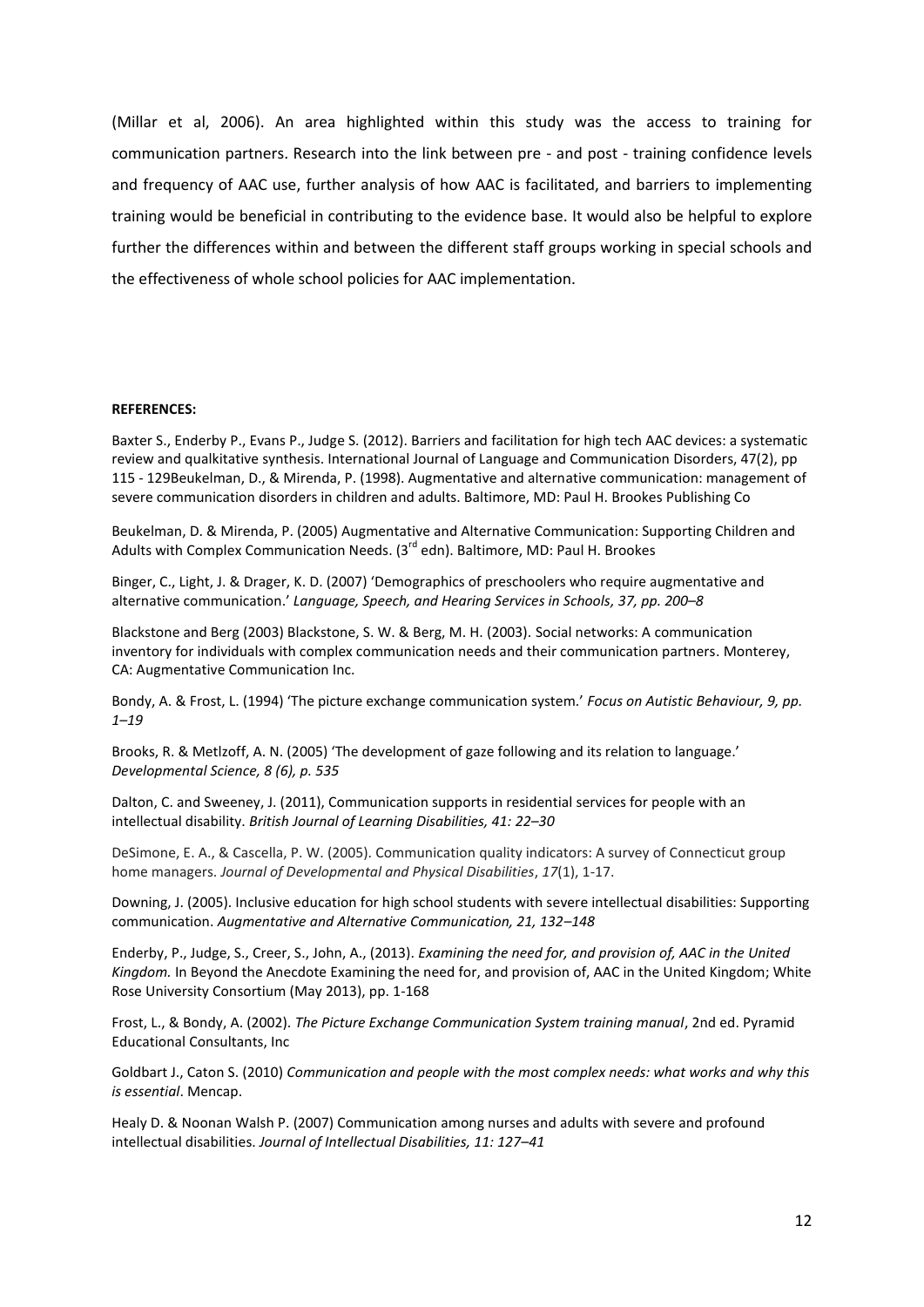Harding C. (2014) Commentary on Experiential Learning: Changing student attitudes towards learning disabilities: How can we reduce exclusion further? *Tizard Learning Disability Review, Vol. 19: 3, 118 – 121*

Harding, C., Lindsay, G., O'Brien, A., Dipper, L., & Wright, J. (2011). Implementing AAC with children with profound and multiple learning disabilities: a study in rationale underpinning intervention. *Journal of Research in Special Educational Needs*, *11*(2), 120-129

Hetzroni, O. E. (2003) 'A positive behaviour support: a preliminary evaluation of a school-wide plan for implementing AAC in a school for students with intellectual disabilities.*' Journal of Intellectual and Developmental Disability, 28 (3), pp. 283–96*

Lindsay, G., Dockrell, J., Law, J., & Roulstone, S. (2012). Better communication research programme: Improving provision for children and young people with speech, language and communication needs. *London: DfE.*

Light, J. (1999). "Do augmentative and alternative communication interventions really make a difference?: The challenges of efficacy research." *Augmentative and Alternative Communication, 15, 13-24*

Light, J. & Drager, K. (2007) 'AAC technologies for young children with complex communication needs: state of science and future research directions.' *Augmentative and Alternative Communication, 23 (3), pp. 204–16*

Martin T., Alborz A. (2014). Supporting the education of pupils with profound intellectual and multiple disabilities: the views of teaching assistants regarding their own learning and development needs. *British Journal of Special Education, 41(3), pp 309 -327*

McCarthy, J., & Light, J. (2005**).** Attitudes toward Individuals Who Use Augmentative and Alternative Communication: Research Review *Augmentative and Alternative Communication, 21(1), pp 41-55*

McNaughton D., Rachensberger T., Benedek-Wood E., Krezman C., Williams MB., Light J. (2008). "A child needs to be given a chance to succeed": Parents of individuals who use AAC describe the benefits and challenges of learning AAC technologies. *Augmentative and Alternative Communication, 24(1), pp 43 -55*

Mirenda, P., & Mathy-Laikko, P. (1989). Augmentative and alternative communication applications for persons with severe congenital communication disorders: An introduction*. Augmentative and Alternative Communication, 5, 3-13* 

Millar, D. C., Light, J. C. & Schlosser, R. W. (2006) 'The impact of augmentative and alternative communication intervention on the speech production of individuals with developmental disabilities: a research review.' *Journal of Speech, Language, and Hearing Research, 49, pp. 248–64*

Park, K. (1997) 'How do objects become objects of reference? A review of the literature on objects of reference and a proposed model for the use of objects in communication.' *British Journal of Special Education, 24, p. 3*

Romski, M., Sevcik, R. A., Barton-Hulsey, A., & Whitmore, A. S. (2015). Early Intervention and AAC: What a Difference 30 Years Makes. *Augmentative and Alternative Communication* 1-22

Romski, M. & Sevcik, R. A. (2005) 'Augmentative communication and early intervention: myths and realities.' *Infants and Young Children, 18 (3), pp. 147–58*

Rowland, C. & Schweigert, P. (2000) 'Tangible symbols, tangible outcomes.' *Augmentative and Alternative Communication, 16 (2), pp. 61–78*

Siu, E., Tam, E., Sin, D., Ng, C., Lam, E., Chui, M.,& Lam, C. (2010). A survey of augmentative and alternative communication service provision in Hong Kong. *Augmentative and Alternative Communication*, *26*(4), 289-298

Tam, E., Mak, A. F., Chow, D., Wong, C., Kam, A., Luk, L., & Yuen, P. (2003). A survey on the need and funding for assistive technology devices and services in Hong Kong. *Journal of Disability Policy Studies*, *14*(3), 136-141

Trief, E. (2007) 'Research report: the use of tangible cues for children with multiple disabilities and visual impairments.' *Journal of Visual Impairment and Blindness, 10 (10), pp. 613–9*

Walker M. (1977). Teaching sign to deaf mentally handicapped adults. *Language and the mentally handicapped. 3, 3 – 25*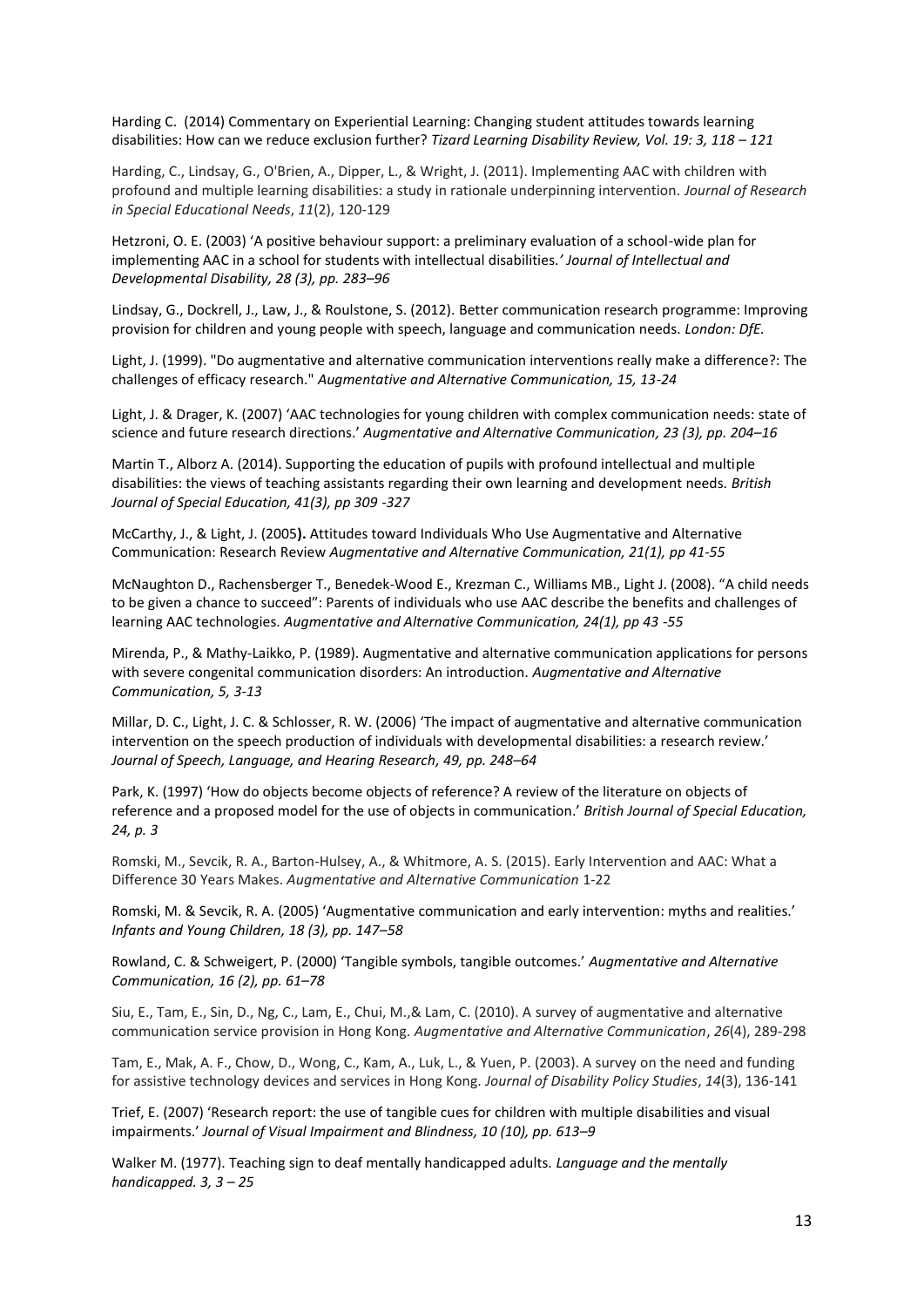Ware J. (2004) Ascertaining the views of people with profound and multiple learning disabilities. *British Journal of Learning Disabilities, 32: 175–9* 

Weiss, P. L., Seligman-Wine, J., Lebel, T., Arzi, N., & Yalon-Chamovitz, S. (2005). A demographic survey of children and adolescents with complex communication needs in Israel. *Augmentative and Alternative Communication*, *21*(1), 56-66

## **Tables, figures and appendix**

## *Tables*

### **Table 1: Experience and Work Base of Participants**

|               |              | Number of years' experience with children with SEN |             |                |                |              |  |  |
|---------------|--------------|----------------------------------------------------|-------------|----------------|----------------|--------------|--|--|
|               |              | $0$ to 1 yr                                        | 1 to 3 yrs  | $3$ to 7 yrs   | 7 yrs plus     | <b>Total</b> |  |  |
| <b>School</b> | Lower        | $\overline{2}$                                     | 5           | $\overline{7}$ | 5              | 19           |  |  |
|               | Middle       | $\overline{2}$                                     | 10          | 5              | 13             | 30           |  |  |
|               | Upper        | $\overline{1}$                                     | $\mathbf 0$ | 3              | $\overline{1}$ | 5            |  |  |
|               | Whole        | 0                                                  | 5           | $\overline{3}$ | 10             | 18           |  |  |
|               | <b>Total</b> | 5                                                  | 20          | 18             | 29             | 72           |  |  |

### **Table 2. Participants Preferred Mode of Training:**

| <b>Training Mode</b>        | <b>TOTAL</b> |  |  |
|-----------------------------|--------------|--|--|
| <b>Training in Class</b>    | 43 (60%)     |  |  |
| As a Whole School           | 15 (21%)     |  |  |
| Reading provided by the SLT | 8 (11%)      |  |  |
| E-learning                  | 9(12.5%)     |  |  |
| Observation of others       | 33 (46%)     |  |  |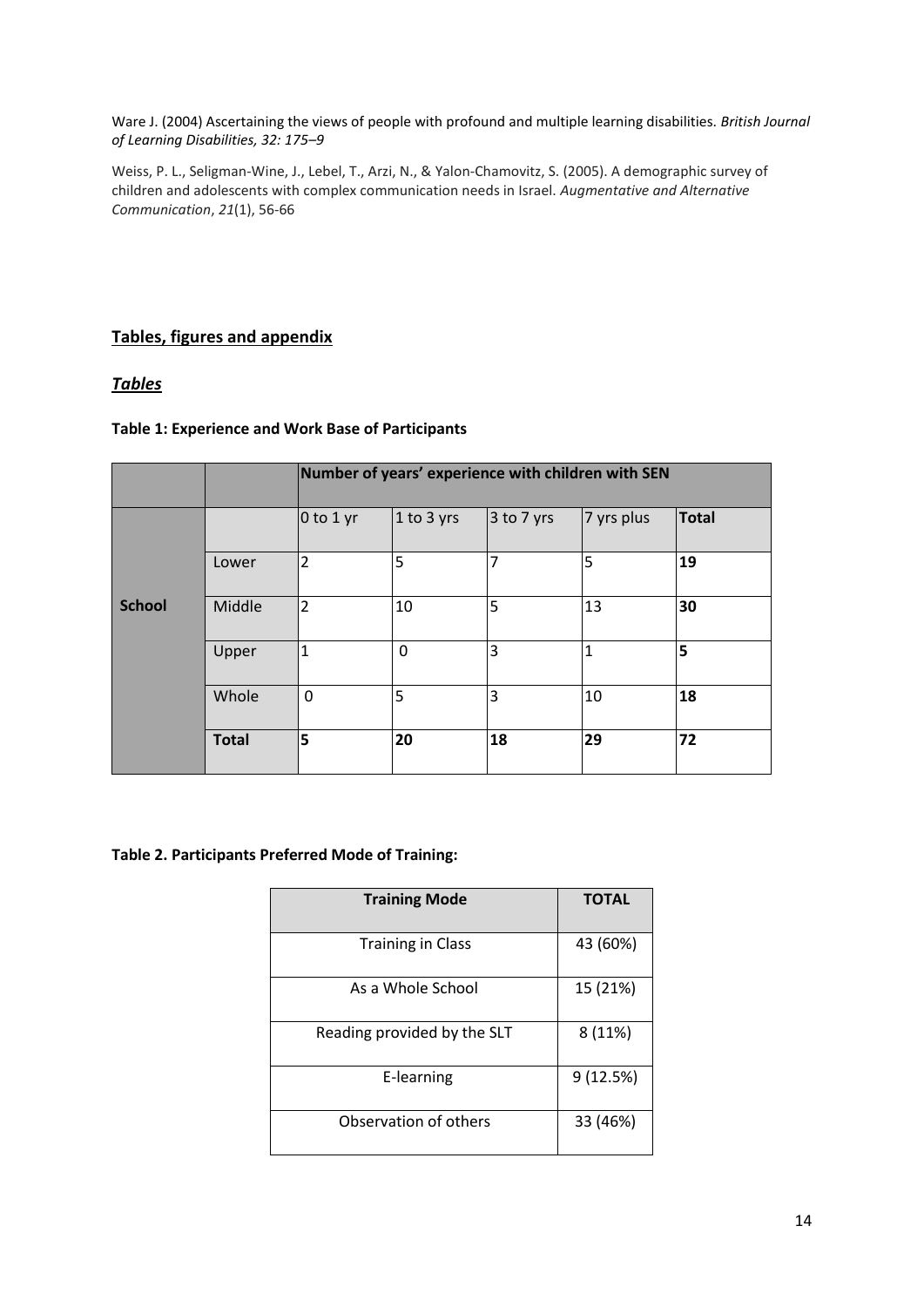| Independent Research            | 5(7%)    |
|---------------------------------|----------|
| Workshops                       | 43 (60%) |
| Programmes provided by SLT      | 28 (39%) |
| Training specific to department | 1(1%)    |

## **Table 3. Reported Frequency of Use of AAC**

|           |              | <b>Mode of AAC</b> |                  |                |                |                |             |                |                   |              |
|-----------|--------------|--------------------|------------------|----------------|----------------|----------------|-------------|----------------|-------------------|--------------|
|           |              |                    |                  |                |                |                |             |                | <b>High Tech</b>  |              |
|           |              |                    |                  |                |                |                |             |                | <b>Electronic</b> |              |
|           |              | <b>Makaton</b>     | Gesture          | <b>Photos</b>  | <b>OOR</b>     | Symbols        | <b>PECS</b> | <b>VOCA</b>    | <b>Device</b>     | <b>Total</b> |
|           | Not at       |                    |                  |                |                |                |             |                |                   |              |
| Frequency | all          | $\mathbf{1}$       | $\boldsymbol{6}$ | $\overline{7}$ | 23             | 20             | 25          | 47             | 64                | 193          |
|           | <b>Not</b>   |                    |                  |                |                |                |             |                |                   |              |
|           | much         | $\mathbf 0$        | $\boldsymbol{0}$ | 3              | $\overline{3}$ | $\mathbf 1$    | 5           | $\overline{4}$ | $\pmb{0}$         | 16           |
|           | A little     |                    |                  |                |                |                |             |                |                   |              |
|           | bit          | 11                 | $\overline{4}$   | $\overline{7}$ | 9              | $\overline{2}$ | $6\,$       | $\mathbf 1$    | $\pmb{0}$         | 40           |
|           | Some of      |                    |                  |                |                |                |             |                |                   |              |
|           | the time     | 29                 | 19               | 34             | 24             | 22             | 24          | 13             | $\boldsymbol{6}$  | 171          |
|           | All the      |                    |                  |                |                |                |             |                |                   |              |
|           | time         | 31                 | 43               | 21             | 13             | 27             | 12          | $\overline{7}$ | $\overline{2}$    | 156          |
|           | <b>Total</b> | 72                 | 72               | 72             | 72             | 72             | 72          | 72             | 72                | 576          |

*Definitions:* OOR = Objects of Reference (Park, 1997); PECS = Picture Exchange Communication (Frost & Bondy, 2002); VOCA = voice output communication device

**Table 4. Most Common Specific Activities for AAC Use**

**Activity TOTAL**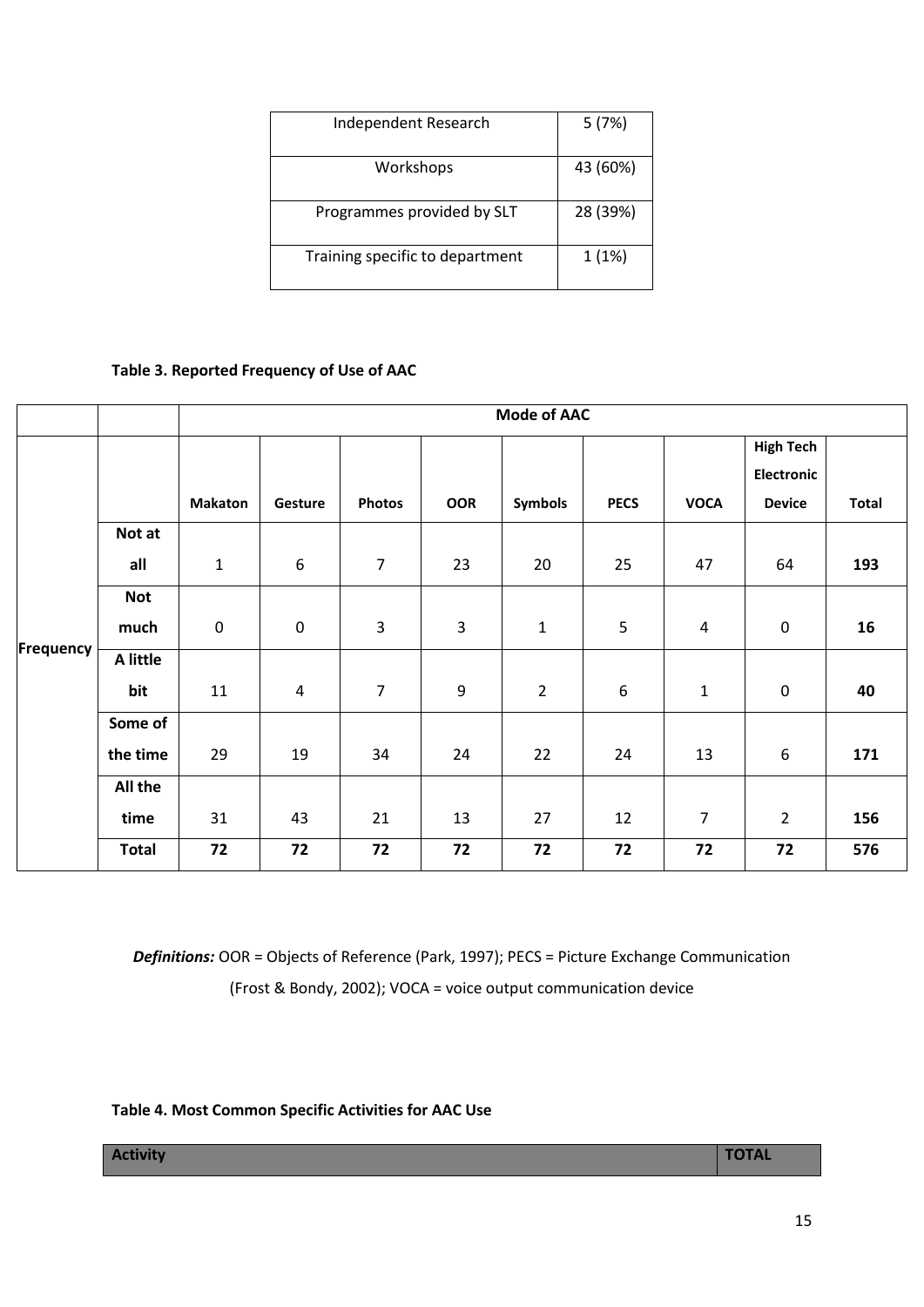| Structured social activities (such as saying 'hello' during Circle Time) | 7(8%)    |
|--------------------------------------------------------------------------|----------|
| Making choices                                                           | 9(12.5%) |
| Supporting transitions                                                   | 10 (14%) |
| Direct teaching of the curriculum and developing vocabulary              | 13 (19%) |
| Reinforcing functional concepts such as 'finished'                       | 1(1%)    |

## **Table 5: Reasons Why AAC Presents Difficulty**

| <b>Reported Reason</b>                      | <b>TOTAL</b> |
|---------------------------------------------|--------------|
| Adult access to AAC resources               | 5(7%)        |
| Staffing required                           | 4 (5.5%)     |
| Time taken to implement                     | 4 (5.5%)     |
| Lack of training/ knowledge/ experience     | 32 (44%)     |
| Students - using higher level communication | 4(5.5%)      |
| Students - using lower level communication  | 11 (15%)     |
| Staff perception of usefulness/efficacy     | 12 (17%)     |

## *Figures*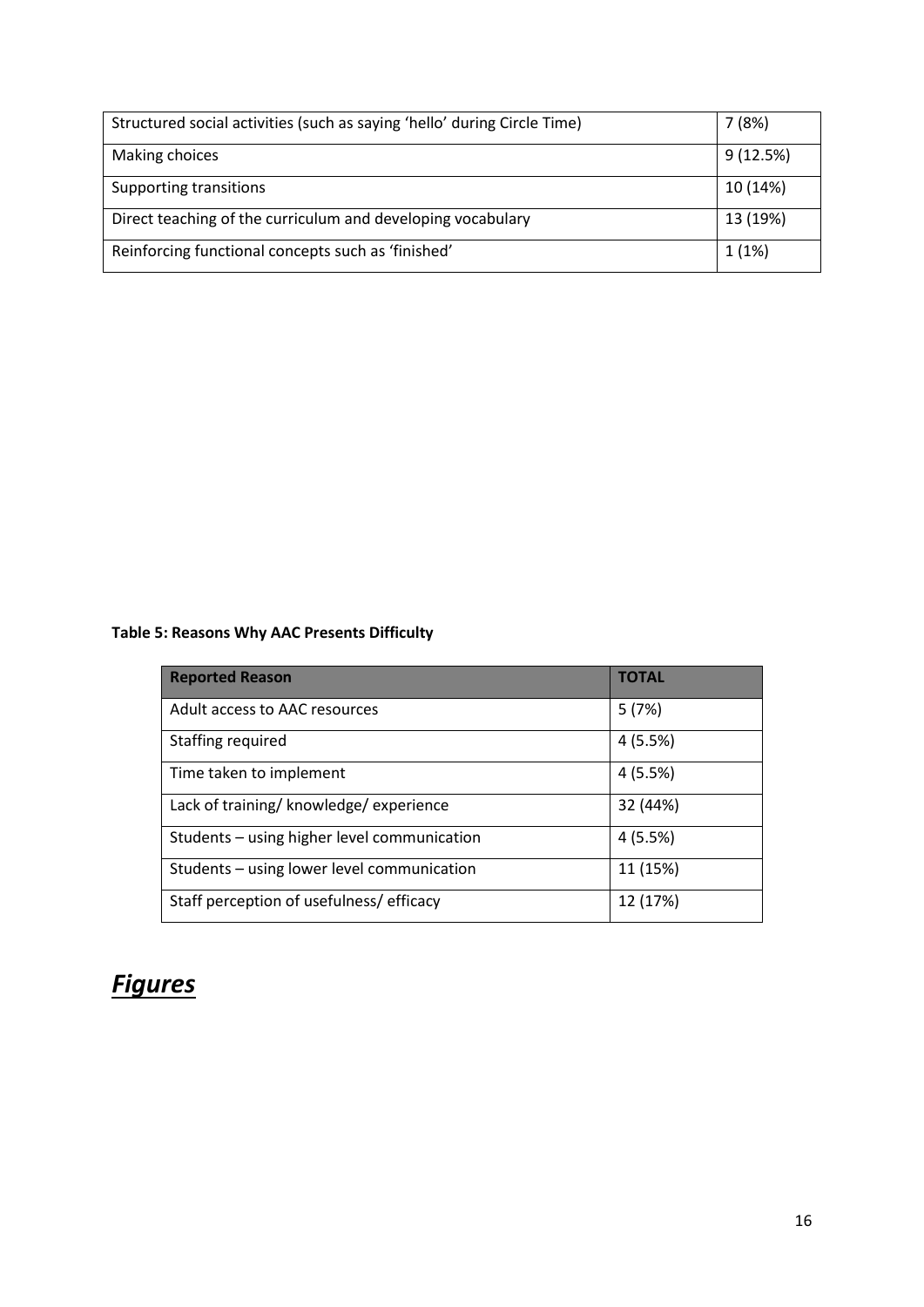